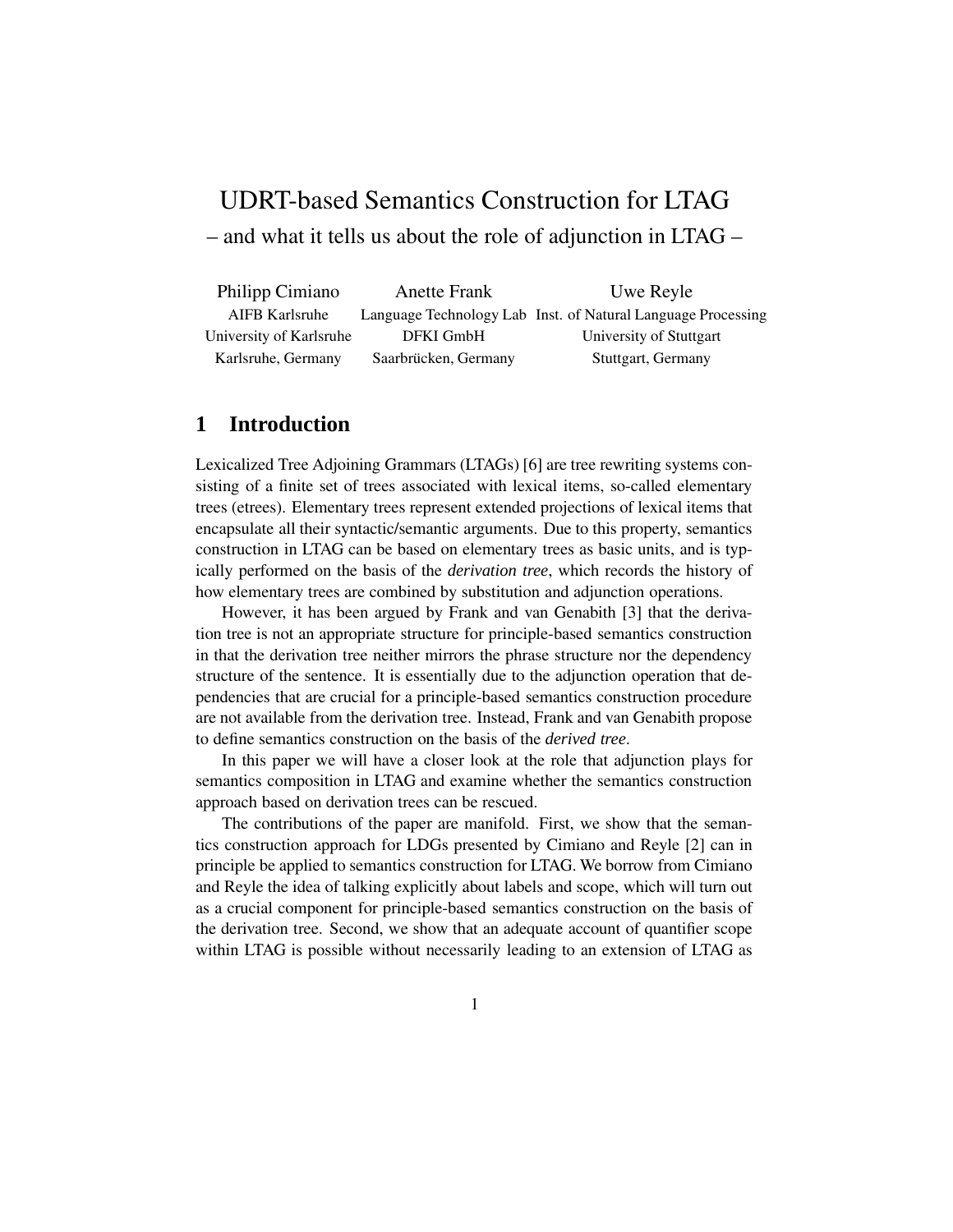proposed by Kallmeyer [9], who introduces multicomponent elementary trees and allows for restricted multiple adjoining in the case of quantifiers. Third, we show that it is possible to define semantics from derivation trees in a principled way, thus overcoming the problems arising from the non-isomorphism of adjunction and syntactic dependencies discussed in [3]. We show that by respecting the depth of embedding of constituents as well as defining semantic composition as an update function iteratively combining the semantic representations of a mother node and each child, the above non-isomorphism can be solved in a principled way. Further, we show that by resorting to an underspecified semantic representation language – UDRT in our case [11] – we can handle handle scope phenomena without any complication of LTAG as well as provide a semantic counterpart for the (syntactic) operation of adjunction. Finally, from a more general perspective, our work helps to clarify the role of adjunction in LTAG.

The paper is structured as follows: in Section 2 we briefly introduce the syntactic operations of substitution and adjunction, and the standard approach to semantics construction in LTAG. We then review an example discussed by Frank and van Genabith, in which the derivation tree does not contain certain dependencies that are necessary to define semantics compositionally, using standard methods. In Section 3 we present our UDRT-based approach to semantics construction based on the derivation tree. In Section 4 we show how the approach elegantly accounts for two problems which have been observed for semantics construction based on the derivation tree. In Section 5 we discuss related work. Section 6 concludes.

# **2 Semantics Construction for LTAG**

The two main operations in LTAG are substitution and adjunction. Substitution is a local operation for the insertion of subcategorized arguments, while adjunction typically folds one tree into another, thereby introducing modifiers or recursively embedding structures, such as clausal arguments.

Substitution is illustrated by the quantifier-free example (1), with elementary trees for *John, loves, Mary* and the ensuing derivation tree, defined by the two substitution operations that build the sentence *John loves Mary.* 1



<sup>&</sup>lt;sup>1</sup>Throughout this paper,  $\downarrow$  stands for a substitution node and  $*$  marks the footnote of an auxiliary tree. In derivation trees, direct edges stand for substitution edges, dashed lines for adjoining.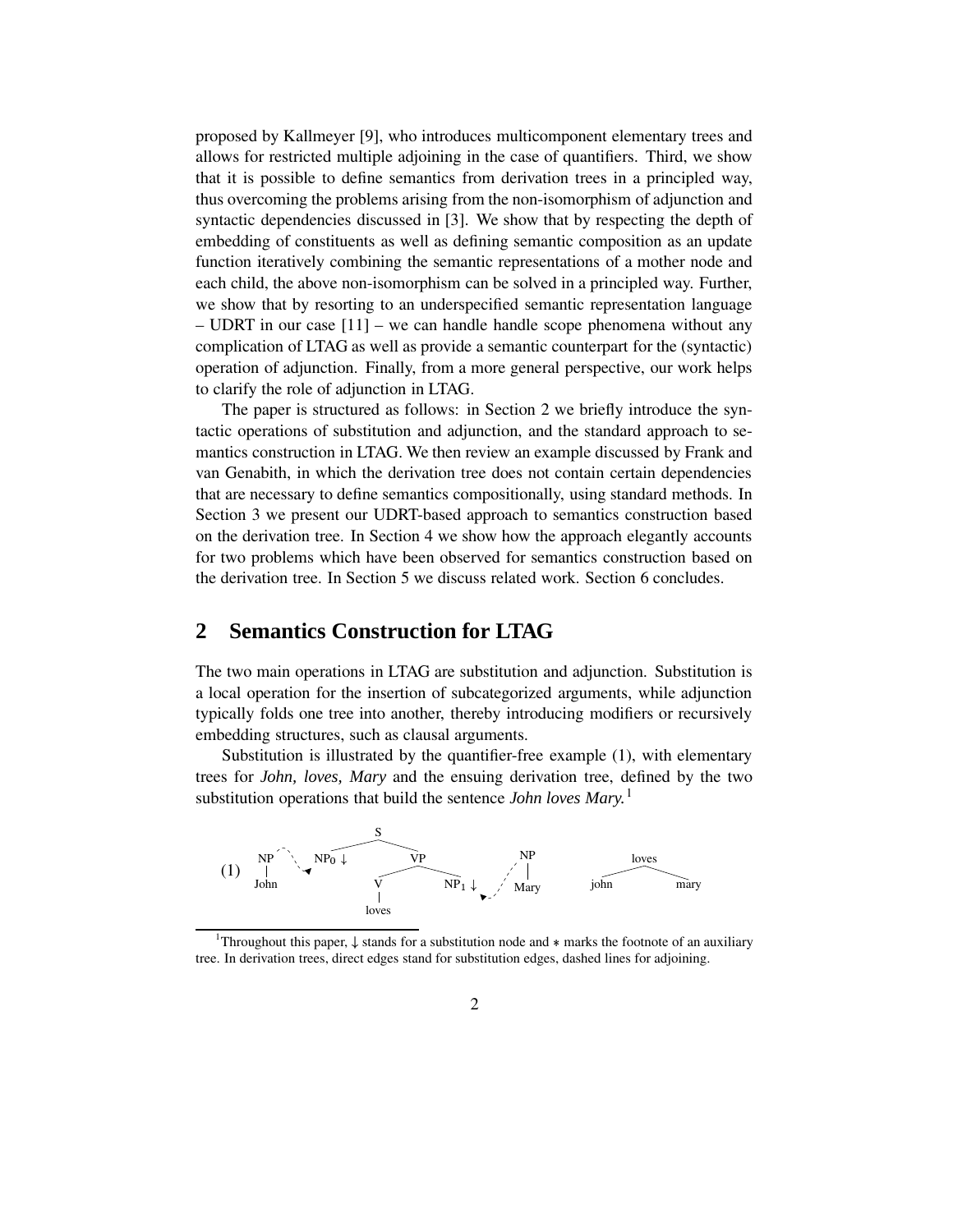Adjunction is illustrated by adjective modification in example (2) below. We display adjunction of the etree for *nice*, along with the resulting derivation tree.



For semantics construction based on the derivation tree (as in [9], [7], etc.), it is essential that all arguments in the semantic form of an elementary tree are associated with their corresponding substitution nodes in the elementary tree, so that the main variable of the semantic representation of an elementary tree that is substituted in can be bound to the correct argument. Similarly, for adjunction the main variable of the semantic form of an adjoining tree has to bind the variable associated with the tree or node it adjoins to.

We illustrate this standard mechanism by way of two examples. The semantic forms given below, phrased in a DRT-style [10] notation, contain simple lexical DRSs in their middle part. The lower part records the correspondence of argument variables with syntactic substitution or foot nodes, while the top part marks the main variable that is externalised for binding.

Semantics construction for the substitution edges in (1) is performed by binding the externalised variables of the etrees for *John* and *Mary* to the variables of the respective substitution nodes in the etree for *loves*. The entries for the verb *love*, proper nouns like *Mary* as well as the result after substitution are given below:



In the semantic form for the auxiliary tree *nice*, the predicated variable is externalised for binding and associated with the the foot node of the elementary tree. As a result of adjoining, the variable  $x$  will be unified with the main variable in the semantic representation of the noun the adjective tree adjoins to.

|              | $\boldsymbol{x}$ |  |
|--------------|------------------|--|
|              |                  |  |
|              | nice(x)          |  |
| $< N*\> x >$ |                  |  |

As noted by Frank and van Genabith, semantics construction from the derivation tree is not always as straightforward as in the examples above. In certain con-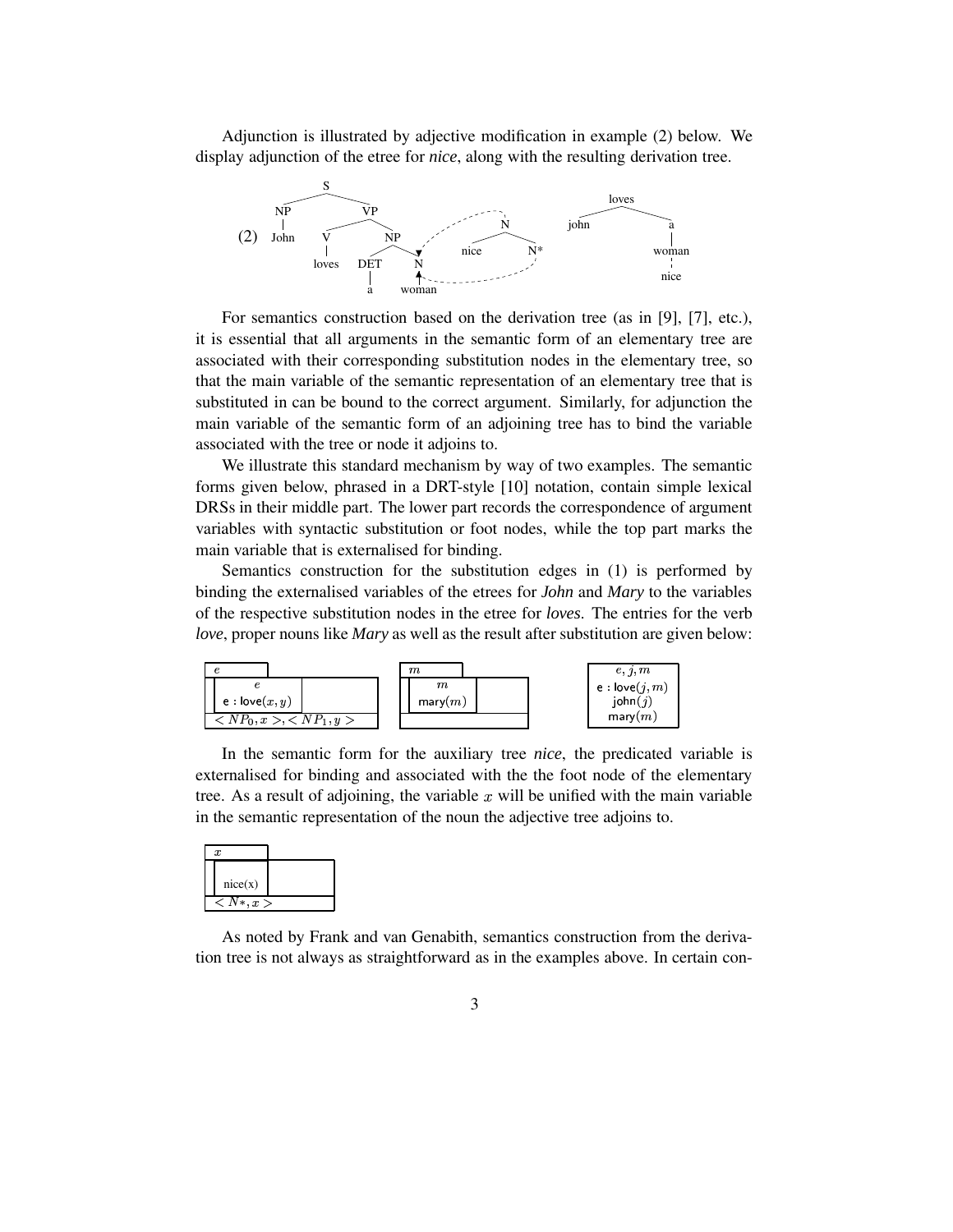figurations, the special nature of the adjunction operation yields a derivation tree that does not specify certain syntactic dependencies that are needed for a principlebased semantics construction procedure. The example they discuss – *Spicy hotdogs Peter claims Mary seems to adore* – involves an interaction of topicalization, raising and control verbs. The relevant elementary trees are given below, with an indication of the adjunction operations necessary to build the derived tree. As can be seen, the semantic dependency between claim and seem does not have any syntactic counterpart in the structure of the derivation tree. This is because *seem* and *claim* are directly and independently adjoined to the etree of *adore* (cf. [3]).

This causes a serious problem for principle-based semantics construction, as there is a missing syntactic dependency between *claim* and *seem* which needs to be made explicit in the final semantic representation.



Figure 1: *Spicy hotdogs Peter claims Mary seems to adore.*

Different solutions have been proposed for this problem. Frank and van Genabith [3] as well as Gardent and Kallmeyer [4] propose to construct semantics from the derived tree, while the proposal of Kallmeyer [8] would suggest introducing an additional syntactic link between the control and the raising verb. In our proposal we will try to rescue the standard LTAG approach where semantics construction is based on the derivation tree, while avoiding to introduce additional syntactic links as suggested by Kallmeyer. We develop a UDRT-based approach which, by using a labeled and underspecified semantic representation language, allows us to 'talk' about scope relations explicitly. This enables us to define a genuine semantic counterpart of the adjunction operation that solves the problem in a principled way.

# **3 UDRT-based Semantics Construction for LTAG**

The main ingredients of our UDRT-based approach to semantics construction for LTAG are: (i) a labeled and underspecified semantic representation language allowing to talk about scope (UDRT in our case), (ii) a universal semantic compo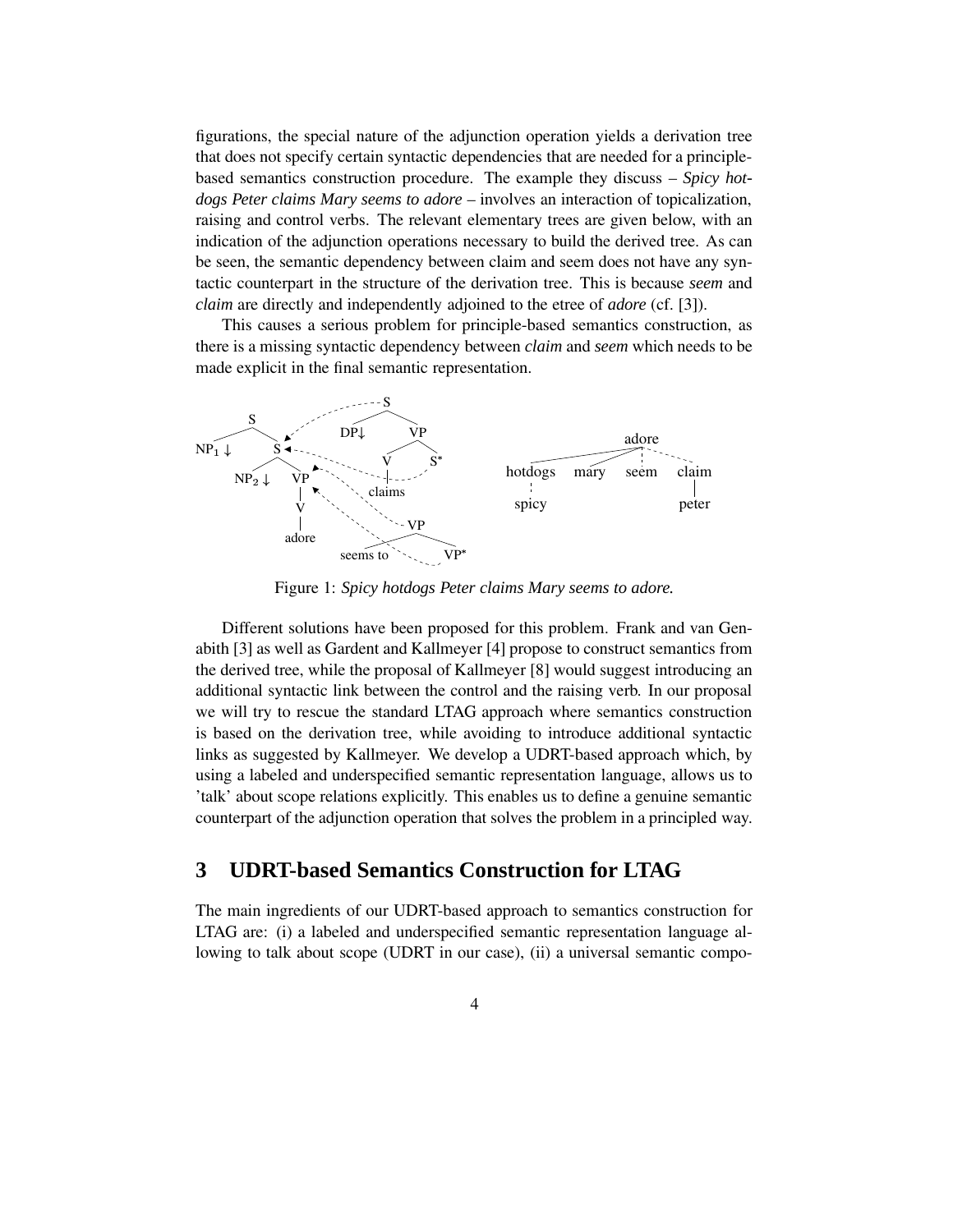sition operation which is independent of the specific syntactic operation applied, (iii) a recursively defined semantics construction method which results in iterative updates of the semantics of the mother node along with the ordered application of its children, and (iv) an ordered traversal of child nodes in semantic composition, which mirrors the dominance relations in the derived tree.

We illustrate points (i) and (ii) by way of an example. Consider the following extended entries for the verb form *loves* and the determiners *every* and *a*:



The above semantic representations consist of four boxes. The upper left box contains the *distinguished referent*  $(dr)$  and the *distinguished label*  $(dl)$  of the semantic representation. For verbal entries and determiners, the distinguished referent is the logically bound referent, and for nouns and adjectives it is the free variable. The distinguished label provides an index for the whole set of labelled *UDRScomponents* given in the second box. We assume that the  $\perp$ - and  $\top$ -components of verbs (and sentential UDRSs in general) are given as values of functions  $\perp$  and applied to the distinguished label. For determiners the functions *res* and *scope* map the distinguished label to the labels of the restrictor and scope components, respectively. <sup>2</sup> The third box consists of *argument triples* representing local substitution/foot nodes X of the elementary tree in question together with their associated referents and labels. They implement the syntax-semantics interface in the following way: substitution or adjunction of a tree  $\gamma$  at X will trigger unification of the argument variable and label associated with  $X$  in the 2nd and 3rd component of the triple with the distinguished referent and label of the semantics of the node combined with X, respectively. The fourth box contains conditions that partially order the labels (and thus the DRSs) introduced in the second box and in the argument triples.

Summing up, our semantic representations are 5-tuples  $\sigma = \langle dr, dl, C, A, S \rangle$ , where  $dr$  is the distinguished referent,  $dl$  is the distinguished label,  $C$  is a set of labelled DRSs,  $\vec{A}$  is a set of argument triples consisting of a node identifier, a

<sup>&</sup>lt;sup>2</sup>For genuine quantifiers we have  $res(l) < l$  and  $scope(l) < l$ , and for indefinite determiners and proper names  $res(l) = scope(l) = l$ . As these are general conditions on the representation language they are not made explicit in the above representations.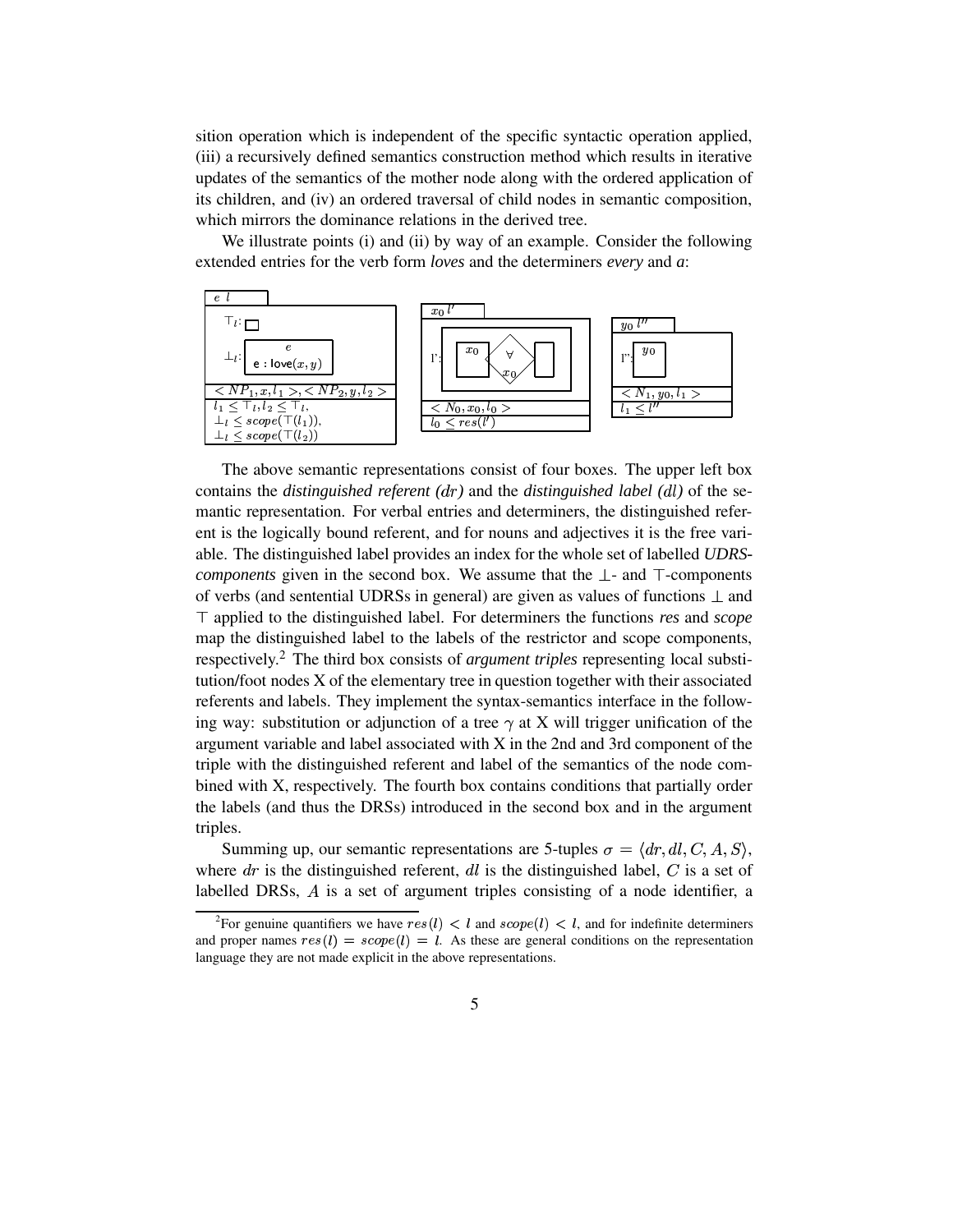referent variable and a label and  $S$  is a set of subordination relations on labels.

Let us now turn to point (ii) and consider the semantics composition involving a main verb, a determiner and a noun. When nouns are combined with determiners, nouns may either be substituted into the etree of the determiners, or the tree of the determiner is considered as an auxiliary tree that is adjoined to the noun<sup>3</sup> (see [8]).



Each derivation tree given in (2) should yield the same UDRS, i.e. the one given in Figure 2. To achieve this result, we need (i) to form the set-theoretic union of the second and forth boxes of the semantics of determiner and noun, (ii) unify the existentially quantified referent of the determiner, the variable provided by the noun and the argument variable in the verb and (iii) unify the distinguished label of the noun with the label of the restrictor of the determiner and the distinguished label of the verb with its scope. The following definition of the semantic composition operator,  $\oplus$ , makes this more precise.

### **Definition 1 (Semantics composition )**

Let  $(\gamma_1, \gamma_2)$  be an edge in a derivation tree labeled with p, where p is a node in  $\gamma_1$ , and  $\sigma_1 = \langle dr_1, dl_1, C_1, A_1, S_1 \rangle$  and  $\sigma_2 = \langle dr_2, dl_2, C_2, A_2, S_2 \rangle$  are the semantic representations of  $\gamma_1$  and  $\gamma_2$  respectively. Then the result of combining  $\sigma_1$  and  $\sigma_2$  is an update of  $\sigma_1$ , i.e.  $\sigma_1 := \sigma_1 \oplus \sigma_2 = \langle dr', dl', C', A', S' \rangle$ , where one of two configurations holds, depending on whether the edge was created by (i) <sup>a</sup> substitution or (ii) an adjunction operation:

(i) if 
$$
(p_1, x_1, l_1) \in A_1
$$
, for  $p_1 = p$ , then  $dr' = dr_1$ ,  $dl' = dl_1$ ,  
\n $C' = C_1 \cup C_2$  where  $x_1$  is unified with  $dr_2$   
\n $S' = S_1 \cup S_2$  where  $l_1$  is unified with  $dl_2$   
\n $A' = A_1 \setminus \{(p_1, x_1, l_1)\} \cup A_2$   
\n(ii) if  $(p_2, x_2, l_2) \in A_2$  for some  $p_2 \neq p$ , then  $dr' = dr_2$ ,  $dl' = dl_2$ ,  
\n $C' = C_1 \cup C_2$  where  $x_2$  is unified with  $dr_1$   
\n $S' = S_1 \cup S_2$  where  $l_2$  is unified with  $dl_1$   
\n $A' := A_1 \cup (A_2 \setminus \{(p_2, x_2, l_2)\})^3$ 

 $3$ This is actually the way determiners are modeled in the XTAG Grammar [5].

<sup>&</sup>lt;sup>3</sup>For the cases we have investigated it actually suffices to have  $A' := A_1 \setminus \{(p_1, x_1, l_1)\}\$ in case (i) and  $A' := A_1$  in case (ii).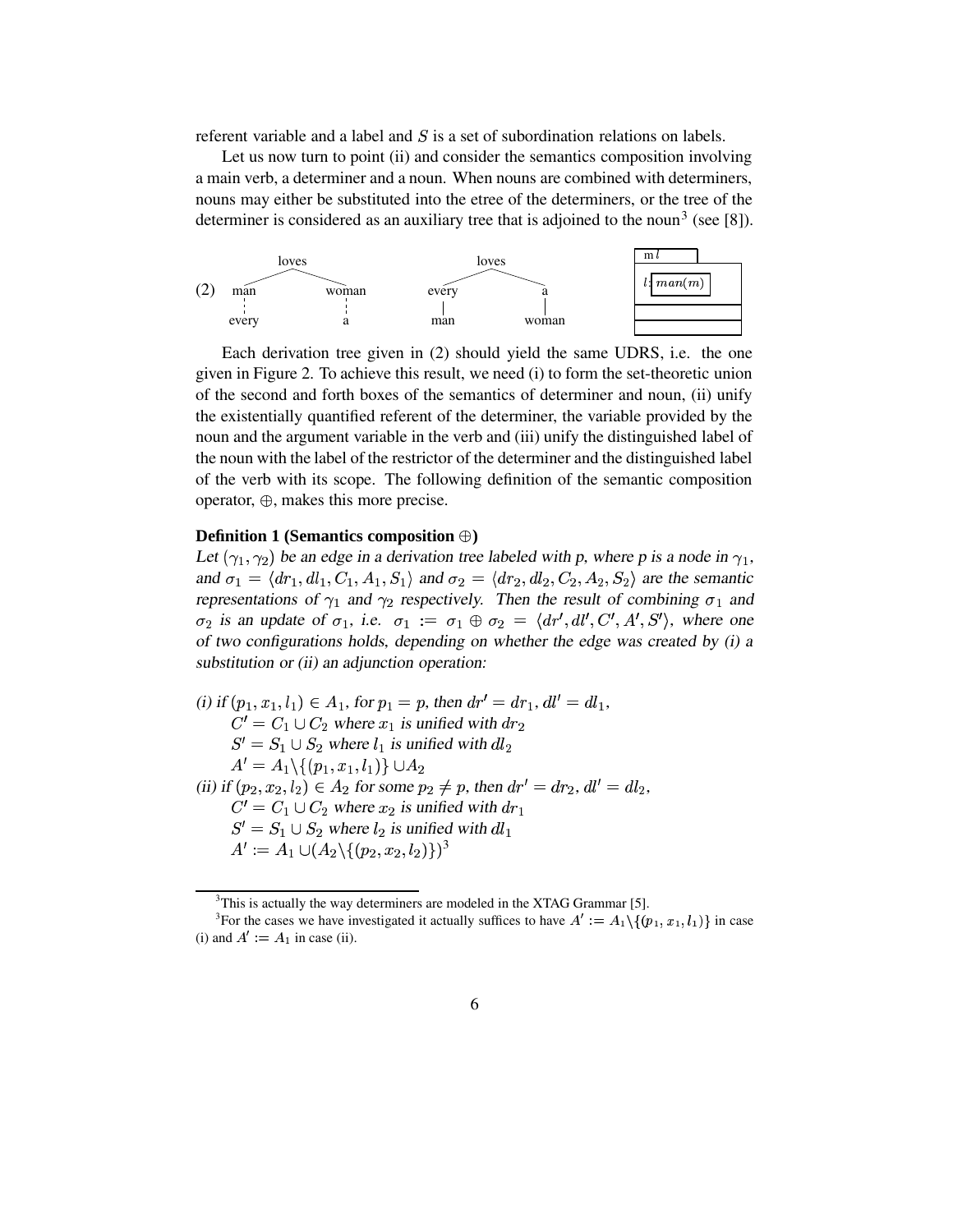

Figure 2: UDRS for *Every man loves a woman*

While we mention the correspondence with the distinct syntactic operations, the above definition presupposes that semantics composition is completely specified by the arguments made explicit in the third box of the semantic representation. It thus represents a universal operation for semantic composition in LTAG. For this we have required that adjectives and adverbial modifiers specify a noun or a verb phrase as argument, respectively. Further, the above definition rests on the standard assumption in LTAG requiring exactly one foot node per auxiliary tree (see [6]). This implies that there is at most one foot node  $p_2$  that can be involved in adjunction, such that for the semantic representation  $\sigma_2$  above, all arguments identified by substitution nodes have been already inserted, while only one argument identified with the unique foot node remains, which makes case (ii) deterministic.<sup>4</sup> In essence, semantic composition could thus also be performed relying on the lambda calculus, which is an ideal formalism to make required arguments explicit and model argument insertion through functional application. The bottleneck of the lambda calculus, however, is that it assumes a specific order in which the insertions need to be carried out, while in the above formalism this is not the case.

Taking stock, we have handled scope in an appropriate way which differs from the way it is treated in [9] but also in [3]. In Kallmeyer [9], scope relations are accounted for by separating syntactically the restrictor and scope part of a quantifier and extending the syntactic representation by a 'degenerate' auxiliary tree. This presupposes to allow adjoining of multiple auxiliary trees to one tree and thus the extension to multiple component TAGs (MCTAGs). We have shown that scope relations can be cleanly accounted for at the semantic representation level with-

<sup>&</sup>lt;sup>4</sup>As an alternative, we could revise LTAG's standard labelling scheme for derivation trees. Edges of the derivation tree are standardly labelled with the *target* node of substitution and adjunction operations. For the adjunction case (ii), though, we need to refer to the source node  $p_2$  in the adjoining tree  $\gamma_2$ . By revising the labelling scheme such that edges are labelled with the target node for substitution and the source node in case of adjunction, conditions (i) and (ii) could be collapsed to uniformly refer to the edge label  $p$  in order to pick the correct nodes for the unification of referents.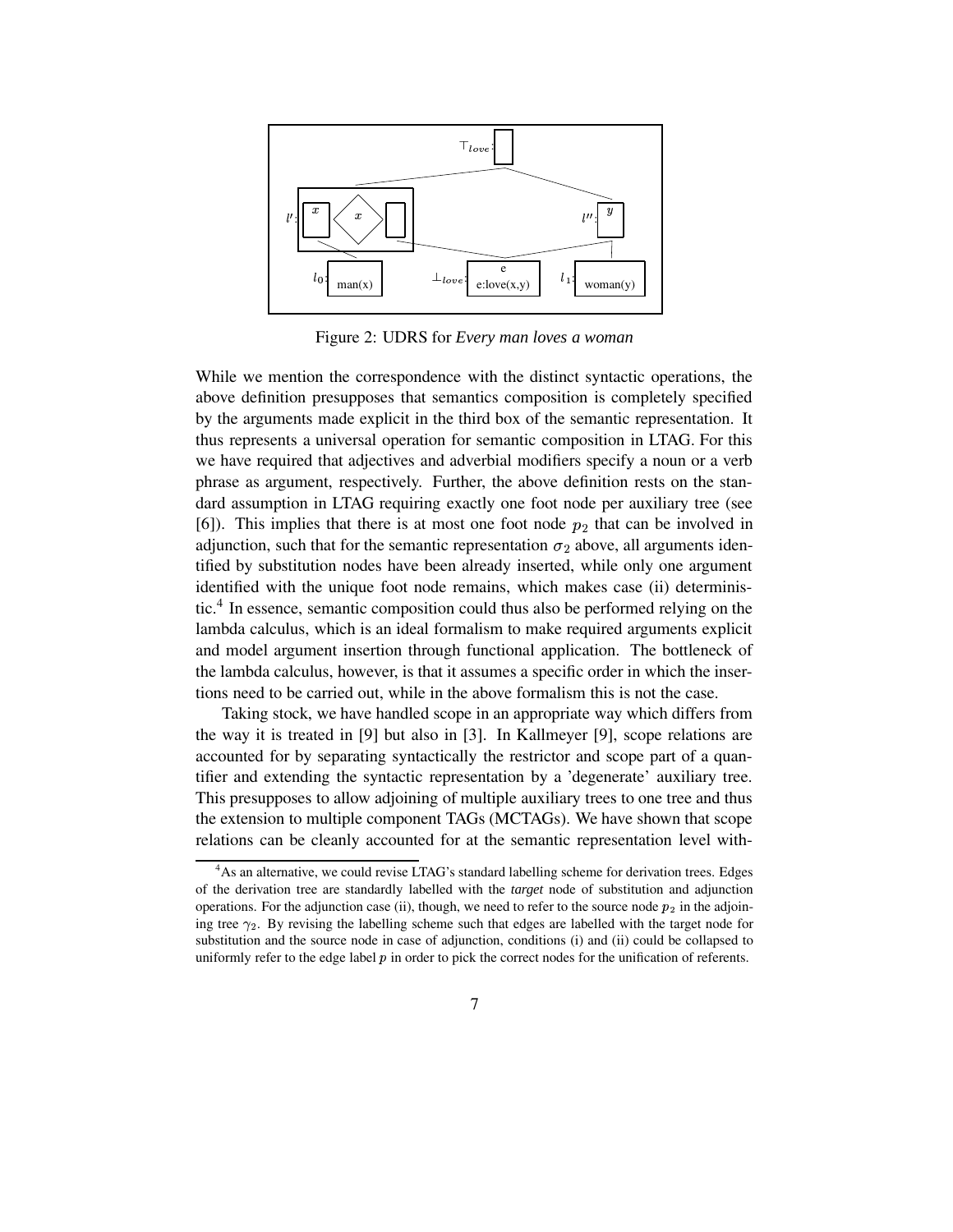out extending LTAG. Further, we have sketched a universal semantic composition operation which is independent of the syntactic operation performed. Finally, we have introduced the idea of building up partial semantic structures which represent the merge of all the semantic representations applied so far. This idea is elaborated in the next section and is shown to overcome the problems sketched in Section 2.

# **4 The derivation tree approach revisited**

Different configurations have been shown to pose problems for a derivation-based approach for principle-based semantics construction, due to missing syntactic links. We have mentioned, on the one hand, the treatment of a determiner as an auxiliary tree and have shown in the last section that our approach does not face this problem. On the other hand, we have illustrated problems arising from configurations involving topicalization, control and raising verbs by means of the *spicy hotdog* example in Section 2. Adding an additional syntactic link between *claim* and *seem* might seem a solution to the problem, but would lead to a rather 'adhoc' complication of LTAG. In our approach, these problems are circumvented by defining semantic composition recursively in such a way that the semantic representation of a mother node is not only combined with the semantic representation of a single child (as in standard derivation-based approaches), but with the merge (as specified by Definition 1) of the semantic representations built up so far. The recursive definition is as follows:

#### **Definition 2 (Semantic Composition on the Basis of the Derivation Tree)**

For a leaf node t the semantics  $\sigma(t)$  of t is  $\sigma_t$  (termination condition). For a node f with n (unordered) children  $c_1, \ldots c_n$ , the semantics of f is defined as

$$
\sigma(f)=(...((\sigma_f \oplus \sigma(c_1)) \oplus \sigma(c_2))...\oplus \sigma(c_n))
$$

where the order of composition is defined such that if an auxiliary tree  $c_i$  adjoins at a lower node in the elementary tree than another auxiliary tree  $c_j$ , then  $c_i$ is processed before  $c_1$ , i.e. it holds for their indices that  $i < j$ .

The above order specifies that adjunctions are carried out in a way that mirrors the way semantic composition would be applied in a derived tree approach. For our *spicy hotdog* example this means that *seem* will be processed before *claim*. However, it is important to mention that we do not need to construct the derived tree as such, as the nodes in derivation trees are typically numbered and adjoining edges typically specify the node where adjunction is performed.

The crucial move is thus to ensure that, after *seem* has been adjoined to *adore*, *claim* is not only combined with the semantic representation of *adore*, but with the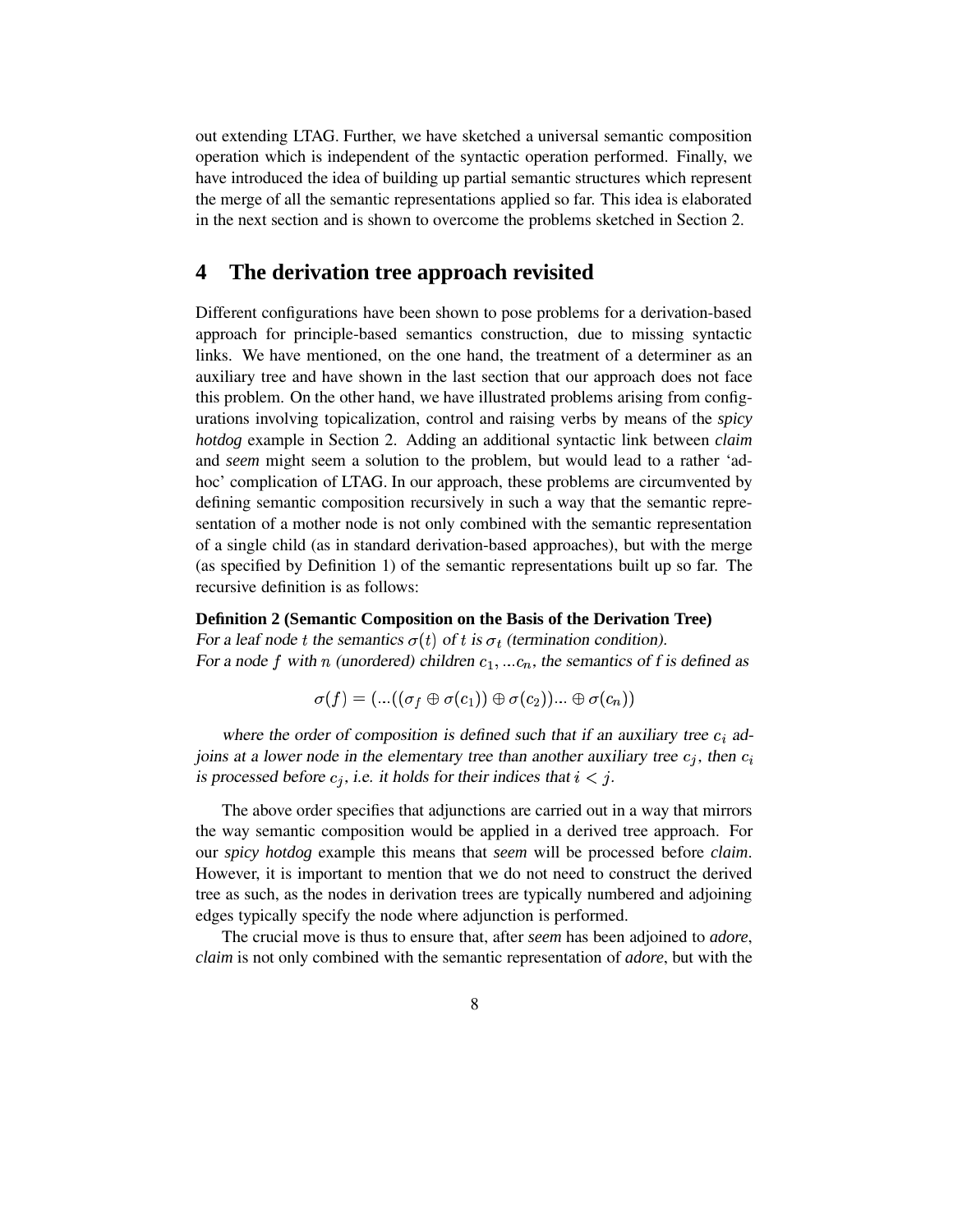

Figure 3: Semantic representation and interaction between *adore*, *claim* and *seem*.

result of combining *adore* and *claims*. The sentential complement of *claim* is thus not *adore*, but *seem to adore*. As verbs taking a sentential or infinitival complement need a proposition as argument, the argument of *seem* and *adore* can not be bound to an event variable. Therefore, for the sake of simplicity, we assume a function  $p(e)$  which returns the corresponding proposition for some event e. The entries for *seems* and *claims* look as follows: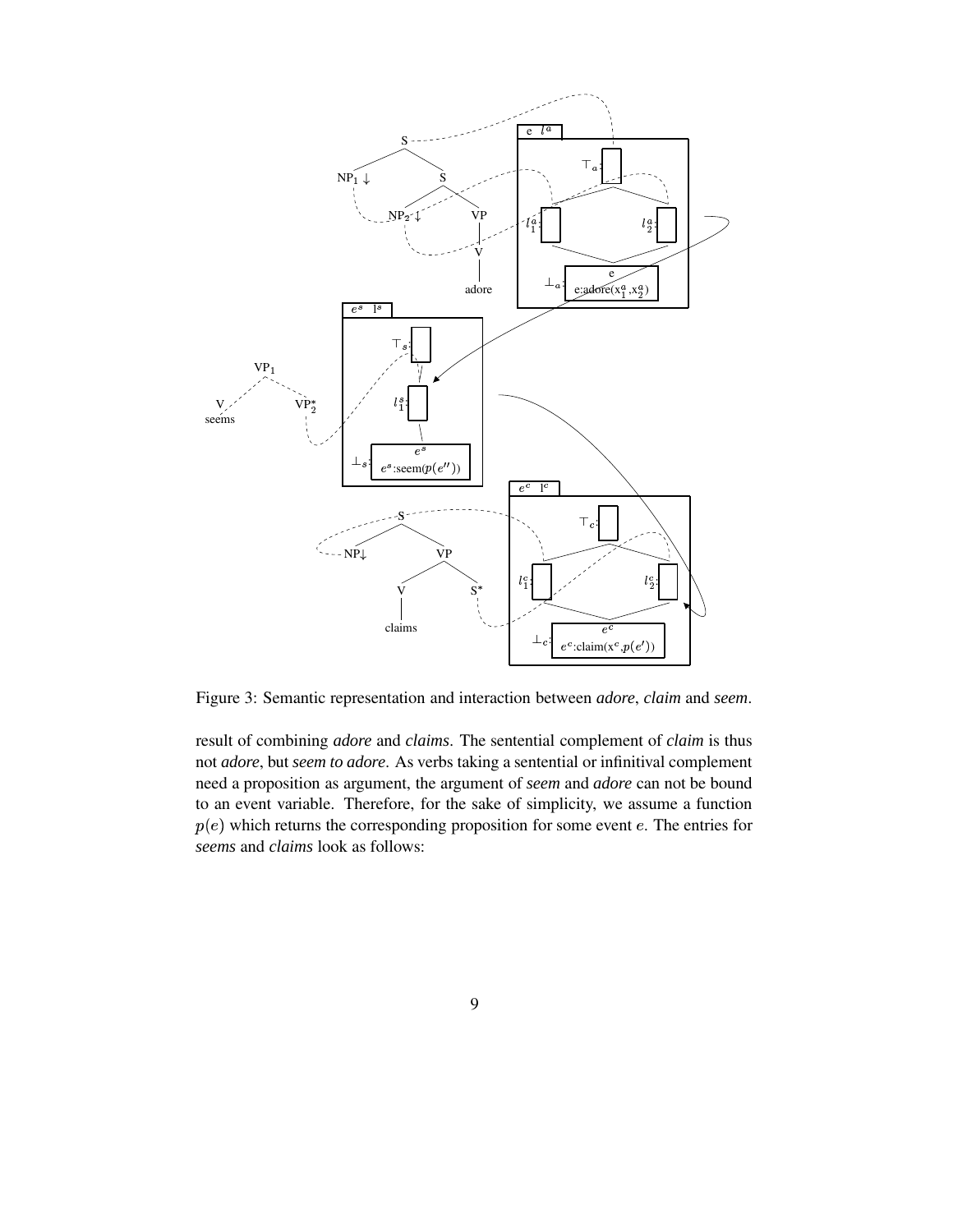

Now, when *seem* adjoins to *adore*, it wraps the whole semantic representation of *adore*, which gets inserted into the  $l_1^s$  component. The same happens then again when *claim* is adjoined, not only to the semantic representation of *adore*, but to the whole semantic representation built up so far. Claims thus wraps around the whole semantic representation built up so far with the result given in Figure 3. Thus, *claim* and *seem* introduce semantic structures which 'wrap around' the semantic structure they adjoin to (compare Figure 3). Such a perspective is indeed very interesting as it provides a semantic counterpart to the syntactic operation of adjoining, which can also be defined as an operation in which the auxiliary tree wraps around the elementary tree it adjoins to (compare [9]).

Note here that the surface-oriented order for traversal of the derivation tree is indeed crucial as processing *claim* before *seem* would have yielded incorrect semantic dependencies. The order defined in Definition 2 in some sense mirrors the derived tree, but we have argued that the construction of the derived tree itself is not necessary as each adjoining child specifies the node and hence the position of the elementary tree it adjoins to. A similar solution to this problem was discussed in [7], but their approach was unfortunately not formalized.

# **5 Related Work**

Joshi and Vijay-Shanker [7] proposed a compositional semantics approach based on the derivation tree. They assume flat semantic representations and define appropriate semantic construction operations for substitution and adjoining. Their approach is essentially restricted to the predicate-argument domain. Most importantly, they propose a similar solution to ours, which accounts for the interaction between control and raising verbs, but is not formalized, however. Further, they also suggest a treatment of quantifiers by (syntactically) factoring the scope and restrictor part of quantifiers and representing them via 'degenerate' auxiliary trees and extending LTAG to MCTAG (Multi-Component-Tag). This idea is further elaborated by Kallmeyer and applied to hole semantics [9], showing that MC-TAG accounts for scope underspecification by introducing the above mentioned 'degenerate' auxiliary trees which can multiply adjoin to the top  $S$  node of the main clause verb. Actually, in Kallmeyer's proposal, the expressiveness of MC-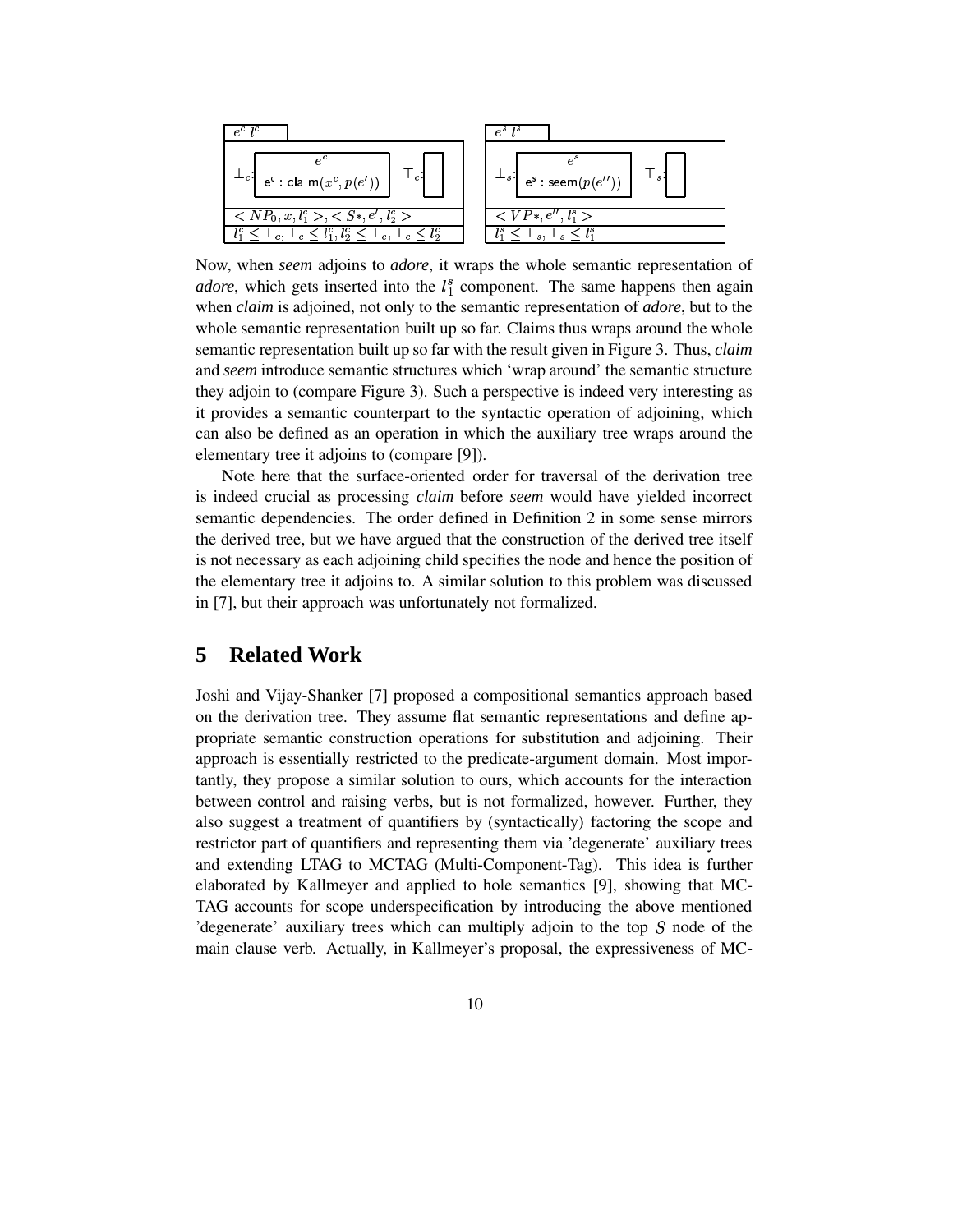TAG is restricted to merely represent the degenerate trees representing quantifiers. Our proposal, which avoids any extension of LTAG by using an underspecified representation language, thus being able to talk about labels and scope relations explicitly, has shown that the use of MCTAG is unnecessary if one resorts to the semantic level to handle scope<sup>5</sup>.

The principled problems arising from the non-isomorphism between the operation of adjunction and the underlying syntactic-semantic dependencies discussed in Section 2, have led some researchers to abandon the derivation tree for principled semantics construction (see Frank and van Genabith's proposal based on glue logic [3] or the FTAG proposal of Gardent and Kallmeyer [4], based on Minimal Recursion Semantics). Other proposals have tried to circumvent the problem by introducing additional syntactic links (e.g. [8]). We have shown that the problems are indeed not principled ones if we respect the two key characteristics of semantics construction based on the derivation tree: the depth of constituent embedding and the fact that the semantics composition is defined as an update function which iteratively combines the semantic representation of each child node with the semantic representation of the mother node.

# **6 Conclusion**

From a more general perspective, our paper offers to take a fresh look at a long debated issue, namely the special role of adjunction in LTAG and its proper treatment in principle-based semantics construction. Classical approaches to semantics construction are based on the phrase structure or dependency structure of the sentence. Since adjunction in LTAG factors recursion differently from phrase structure grammars, this difference is reflected in the structure of the derivation tree.

The main contribution of this paper can thus be seen in three aspects. First, we show that it is crucial for a proper treatment of LTAG adjunction in semantic composition, to respect the order of syntactic embedding that is usually reflected in the phrase structure (here, derived) tree. This embedding structure can be read off the derivation tree, provided the node position of adjunction sites are recorded.

Second, we have shown that it is essential for an approach based on the derivation tree to define semantics compositionally in such a way that the semantics of each child node is not only combined with the semantic representation of the mother node, but with the iteratively updated representation resulting from the merge of the semantic representation of the children processed so far with the mother node's semantics.

 $<sup>5</sup>$ This only holds with respect to the treatment of quantifiers. There are very good reasons to adopt</sup> an MCTAG analysis to account for German scrambling for example [1].